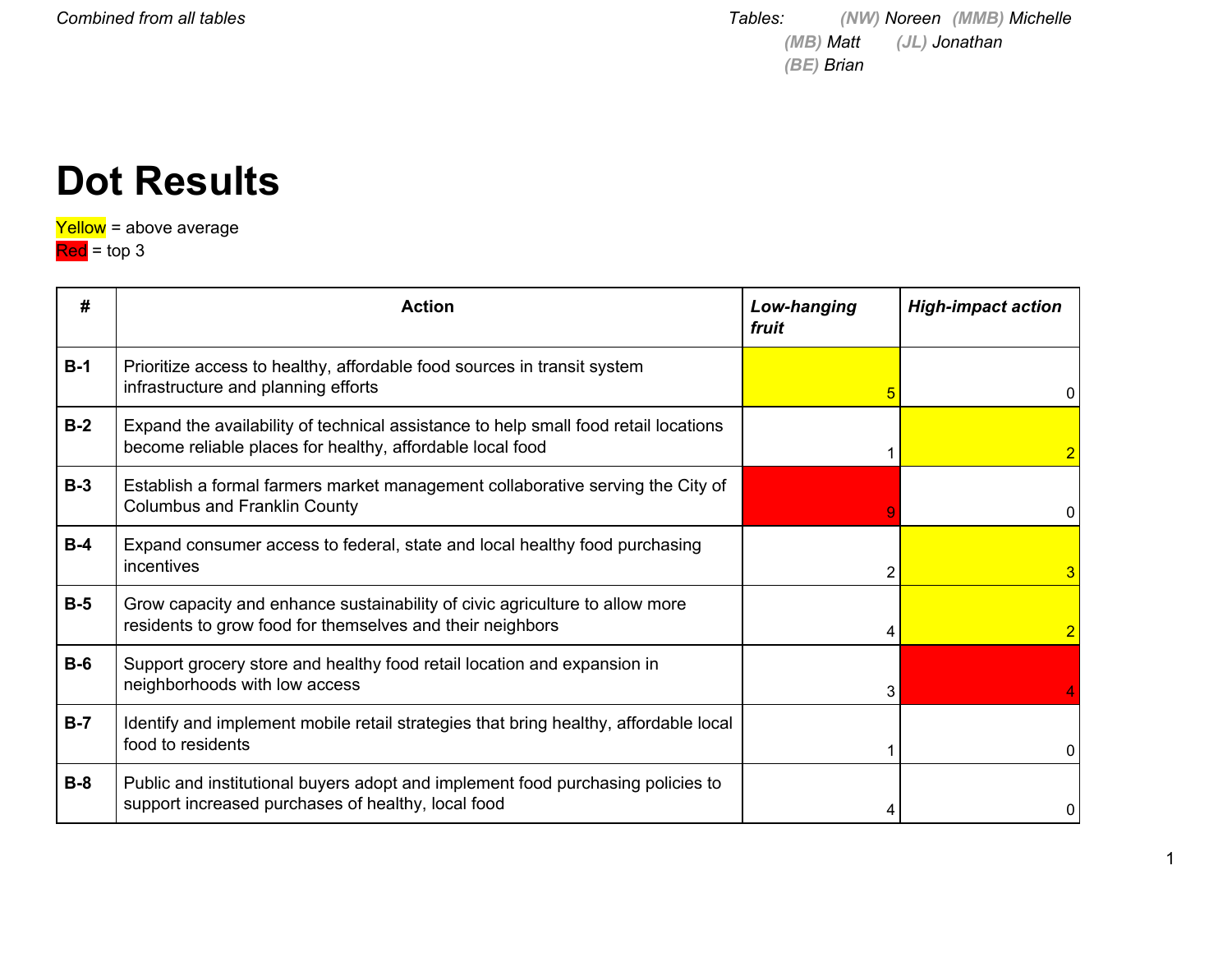| $B-9$  | Support the development of a comprehensive network of educational resources<br>and infrastructure that connect residents with healthy, affordable local food                                              |   |                |
|--------|-----------------------------------------------------------------------------------------------------------------------------------------------------------------------------------------------------------|---|----------------|
| $B-10$ | Engage immigrant, New American, and other underrepresented communities in<br>developing and implementing culturally appropriate food assistance, education,<br>nutrition, gardening, and cooking programs | 2 | 0              |
| $B-11$ | Incorporate onsite nutrition education and counseling, shopping strategies, and<br>healthy food purchasing incentives at food retail                                                                      | 3 | 0              |
| $B-12$ | Integrate nutrition and food system education into Pre-K-12 curricula                                                                                                                                     | 6 |                |
| $C-1$  | Create a food processing and distribution collaborative                                                                                                                                                   |   |                |
| $C-2$  | Establish a "local food supply connector" position                                                                                                                                                        |   | 3              |
| $C-3$  | Create a consumer-producer-buyer verification process to support increased<br>and authenticated healthy local food purchasing                                                                             | 3 |                |
| $C-4$  | Advocate for food system workers in local and regional workforce development<br>efforts                                                                                                                   | 2 |                |
| $C-5$  | Study and describe the impact of wages and policies on food system workers<br>and the affordability of food                                                                                               | 3 | 0              |
| $C-6$  | Revise zoning codes, related permit requirements, and land use plans to<br>support and encourage agricultural and food system uses as a viable option for<br>community revitalization                     |   | $\overline{2}$ |
| $C-7$  | Repurpose vacant commercial, industrial and residential sites for local food<br>system uses                                                                                                               |   | 0              |
| $C-8$  | Develop central food marketplaces that reflect the culture and diversity of<br>neighborhoods                                                                                                              |   | 0              |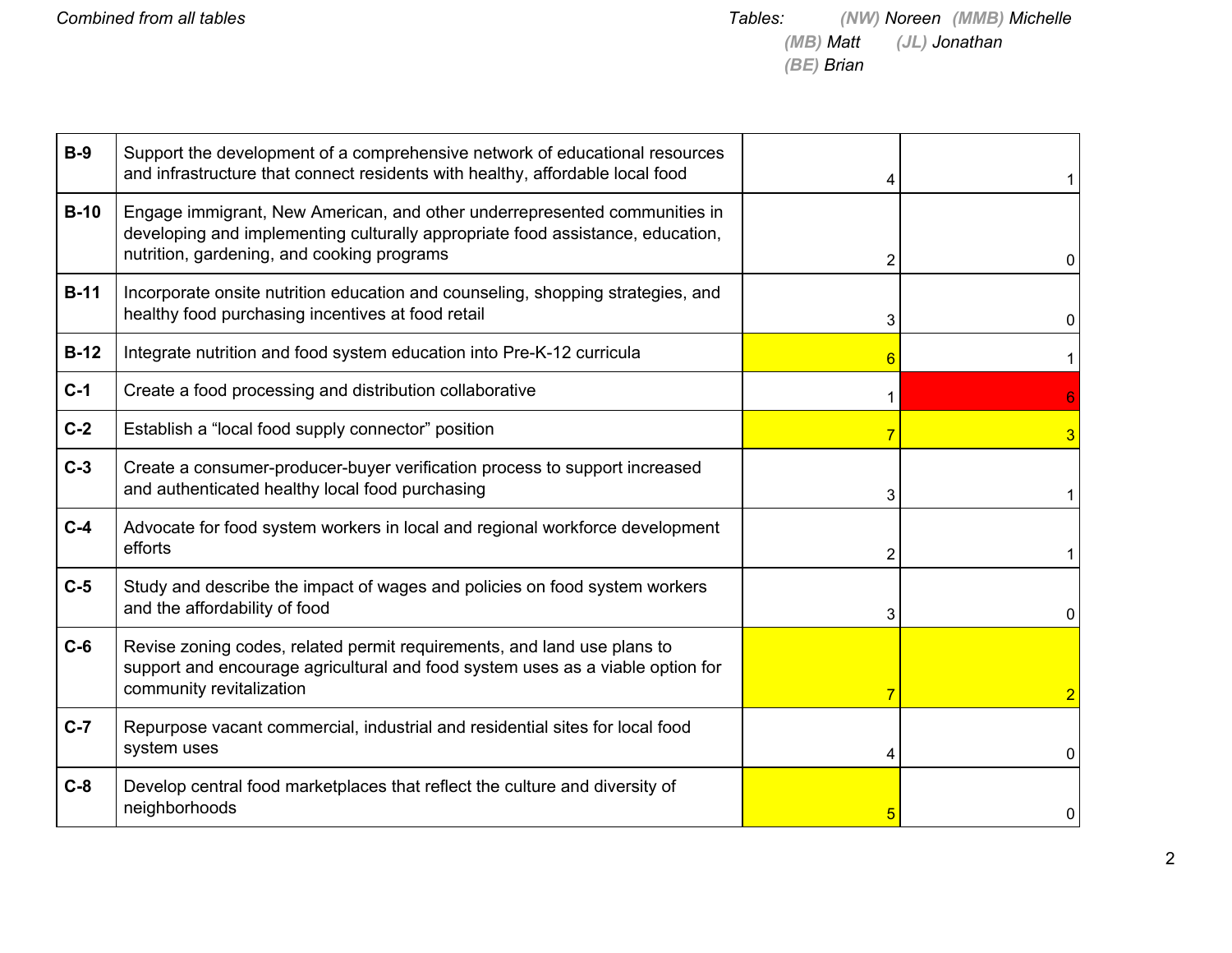| $C-9$ | Connect new or growing small-scale neighborhood food businesses to flexible<br>financial and technical assistance options                                                        |    |   |
|-------|----------------------------------------------------------------------------------------------------------------------------------------------------------------------------------|----|---|
| $D-1$ | Expand food waste prevention education campaigns for consumers and food<br>businesses                                                                                            | 10 |   |
| $D-2$ | Leverage food waste reduction resources and strategies to increase the number<br>of residents who access training, education, and equipment for effective<br>backyard composting |    |   |
| $D-3$ | Recommend changes to policies, zoning and health codes that support and<br>encourage food waste recovery and diversion                                                           | 5  |   |
| $D-4$ | Provide technical assistance and economic incentives for new and existing food<br>businesses to develop, adopt and implement food waste prevention plans                         |    | 3 |
| $D-5$ | Build support for alternative food waste disposal infrastructure among local<br>leaders and large-scale food waste generators                                                    |    |   |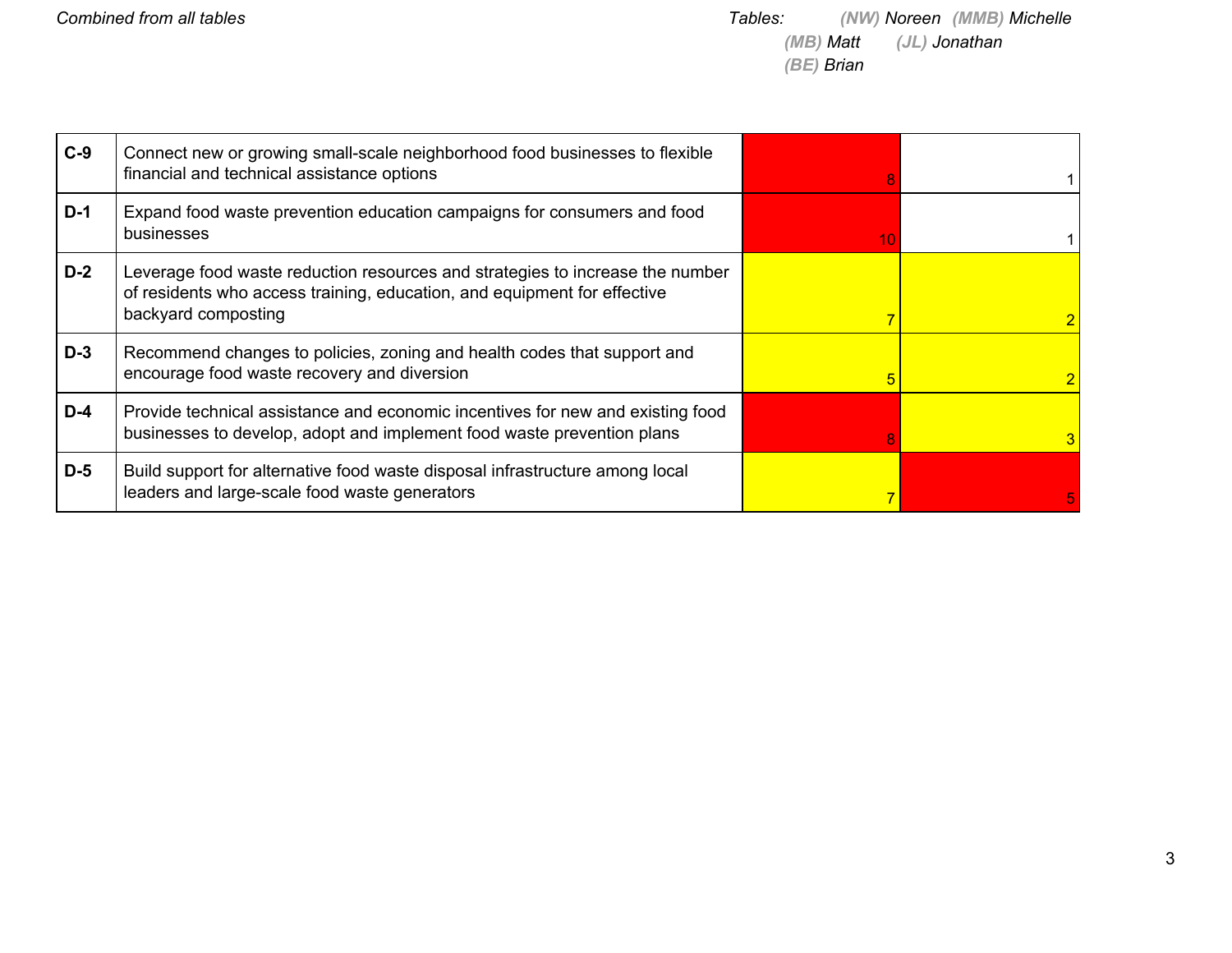# **Goal 1 (Action A-1)**

|                                                                                                                                                                                                                                                                                                                                                                                                                                                                                                                                                                                                                                                                                                                                                                                                                                                                                                                                                                                                                                                                                                                                                                                                                                                                                                      | <b>Revise</b>                                                                                                                                                                                                                                                                                                                                                                                                                                                                                                                                                                                                                                                                                                                                                                                                                                                                                                                                                                                                                                                                                                                                                                                                                                     |
|------------------------------------------------------------------------------------------------------------------------------------------------------------------------------------------------------------------------------------------------------------------------------------------------------------------------------------------------------------------------------------------------------------------------------------------------------------------------------------------------------------------------------------------------------------------------------------------------------------------------------------------------------------------------------------------------------------------------------------------------------------------------------------------------------------------------------------------------------------------------------------------------------------------------------------------------------------------------------------------------------------------------------------------------------------------------------------------------------------------------------------------------------------------------------------------------------------------------------------------------------------------------------------------------------|---------------------------------------------------------------------------------------------------------------------------------------------------------------------------------------------------------------------------------------------------------------------------------------------------------------------------------------------------------------------------------------------------------------------------------------------------------------------------------------------------------------------------------------------------------------------------------------------------------------------------------------------------------------------------------------------------------------------------------------------------------------------------------------------------------------------------------------------------------------------------------------------------------------------------------------------------------------------------------------------------------------------------------------------------------------------------------------------------------------------------------------------------------------------------------------------------------------------------------------------------|
| Coordinate the assessments by each of the four goals and<br>create a process for reporting or communicating the progress to<br>stakeholders (NW)<br>Include talking points in the plan about how to discuss the plan<br>(to better share information about the plan). Also include the<br>frequency of messaging. How often will results, findings, and<br>decisions be disseminated back to the community? (MMB)<br>Financial determinants/monetizing the plan (R.O.I.) (MMB)<br>Include more opportunities for cultural competency trainings at<br>more regular intervals (MMB)<br>Include economic feasibility details and feasibility statements for<br>these objectives (MMB)<br>Stakeholders: Cbus 2020 & Partnership (MMB)<br>Institutions (i.e. Columbus foundation, educational, universities)<br>(MB)<br>City and county will be hiring individual(s) so #1 should<br>reference this (MB)<br>Clearly define the team and steering committee, generally be<br>more explicit about defining things that can be defined, including<br>who new team hires will be (MB)<br>Need a Measure to correspond to Objective #6; cannot be just a<br>standalone statement (JL)<br>Convene partners for implementation and drive the plan<br>forward; broad thinking conveners not focused on individual | #2: Expand "city/county agencies" to include farming<br>communities, rural communities, or state organizations (NW)<br>#2: Consider language that emphasizes staff with<br>comprehensive knowledge of city/county departments and<br>public efforts (NW)<br>#3: Specify date for "regular intervals" (NW)<br>#5: include "created and coordinated" in addition to to<br>supporting community wide food initiatives (NW)<br>Better definition of roles of the county and city in the Local Food<br>Team. Do they make up the team or are they responsible for<br>outreach and building the team? (MMB)<br>It is essential to prioritize community members and give them<br>leadership positions in this team. How will this be done? (MMB)<br>Define who the stakeholders are (MMB)<br>Clarification of "regular intervals" (MMB)<br>Establish accessible spaces for meeting spaces that promote<br>inclusivity (variety of times and places) (MMB)<br>6) reduce specificity and reword, objective should be cultural<br>competency in the context of CPH, Franklin County & Local<br>Matters (MB)<br>Objective 3 - ensure communication is two-way between<br>stakeholders and food team (JL)<br>Objective 3 - what is a regular interval? $(JL)$ |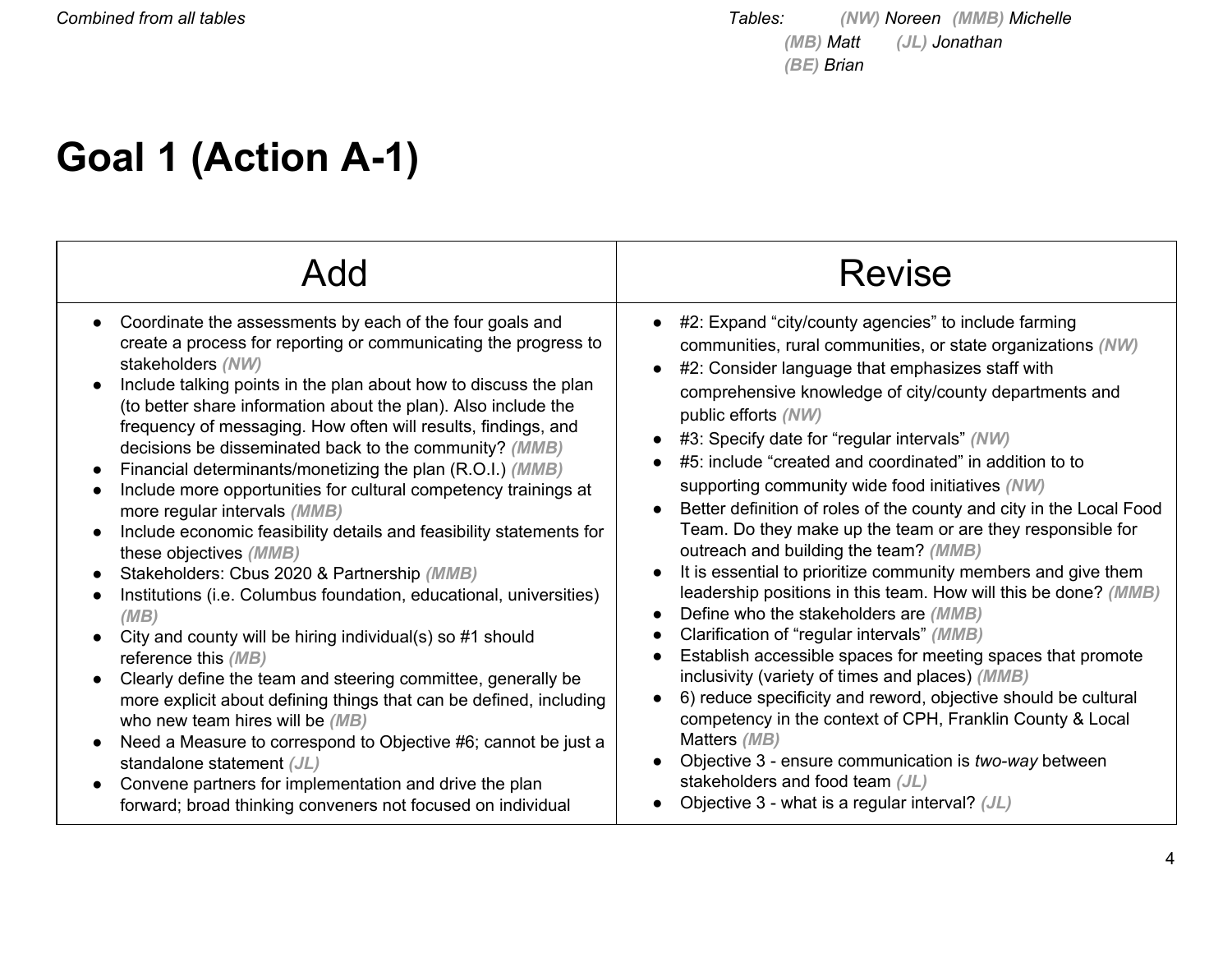| interests $\langle BE \rangle$<br>Neutral convener for sustainability, neutral advocate, unbiased;<br>keep the broad vision $(BE)$<br>Celebrate One example: coordinator convenes and facilitates<br>discussion of several groups $(BE)$<br>Where is the representation of individual neighborhoods<br>involved? $(BE)$ | • #5 where are the objectives? What are the efforts? Faith based?<br>Teachers? (BE) |
|-------------------------------------------------------------------------------------------------------------------------------------------------------------------------------------------------------------------------------------------------------------------------------------------------------------------------|-------------------------------------------------------------------------------------|
|-------------------------------------------------------------------------------------------------------------------------------------------------------------------------------------------------------------------------------------------------------------------------------------------------------------------------|-------------------------------------------------------------------------------------|

#### **General Feedback:**

- Seems like there are fewer teeth since the local food "office" was reworded to local food "team". This effort may be too much heavy lifting for the team, so we need to think more about authority and accountability. *(MB)*
	- Currently, Cheryl from Columbus Public Health was hired to both develop *and* implement, but Franklin County is also intent to hire an individual for the implementation effort. *(MB)*
- Table members sought clarity regarding who is on "food team" vs. "steering committee" *(JL)*
- Strong support for Measure 2 *(JL)*
- All table members stressed necessity of funding staff positions and that staff having direct connection to authority (dual reporting to city and county) *(JL)*
- Objectives do a great job of reflecting previous discussions. *(BE)*

-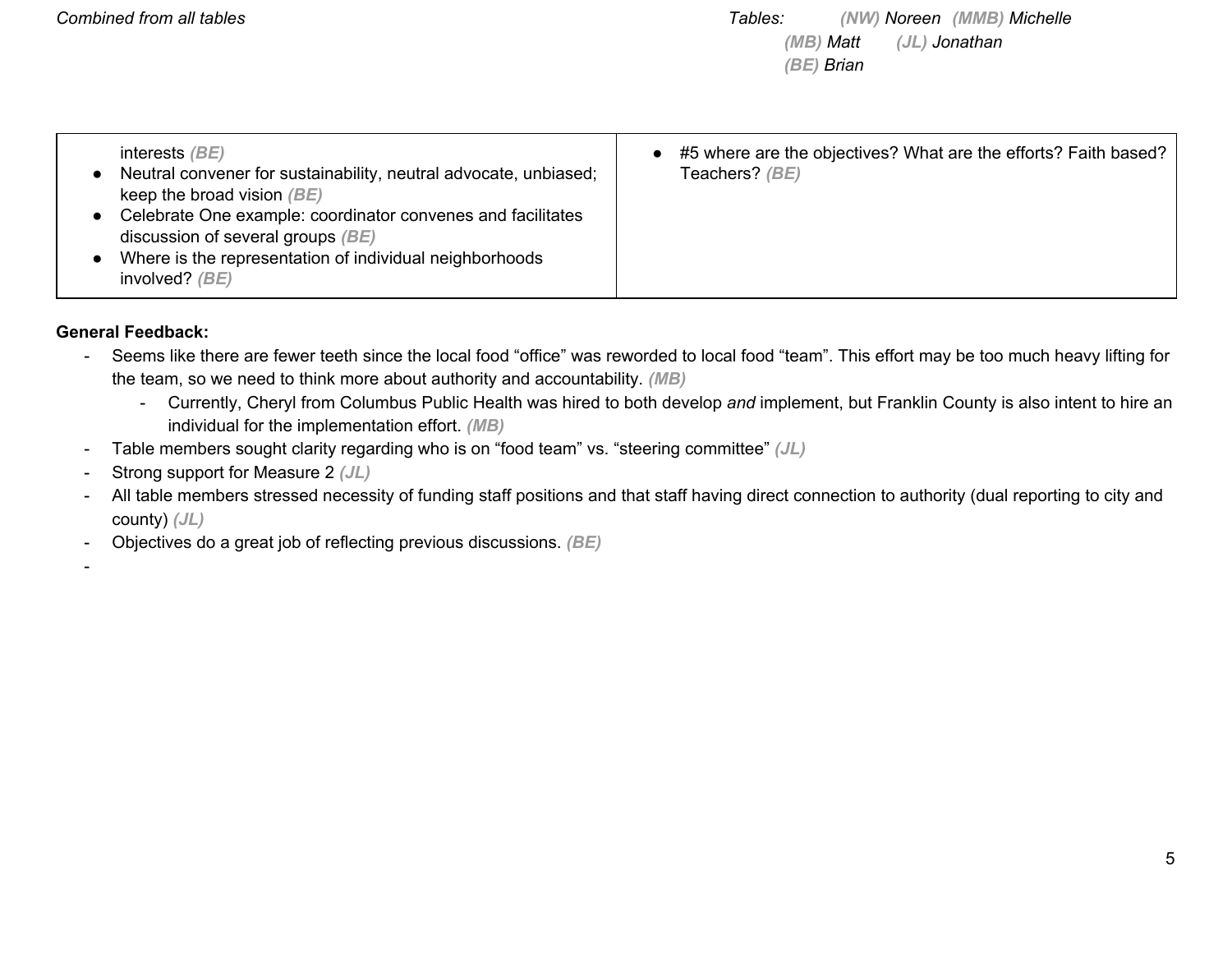### **Goal 2**

| #     | <b>Action</b>                                                                                                                                          | <b>Meeting Notes</b>                                                                                                                                                                                                                                                                                                                                                                                                                                                                                                                                                                                                                                                                                                                                                                                                                        |
|-------|--------------------------------------------------------------------------------------------------------------------------------------------------------|---------------------------------------------------------------------------------------------------------------------------------------------------------------------------------------------------------------------------------------------------------------------------------------------------------------------------------------------------------------------------------------------------------------------------------------------------------------------------------------------------------------------------------------------------------------------------------------------------------------------------------------------------------------------------------------------------------------------------------------------------------------------------------------------------------------------------------------------|
| $B-1$ | Prioritize access to healthy,<br>affordable food sources in transit<br>system infrastructure and planning<br>efforts                                   | Transit planning efforts aren't quick, but can be integrated into current and future<br>planning efforts (NW)<br>Supplement existing transit options to help increase food access (Uber SNAPS) (NW)<br>Use Smart City grant to focus on food accessibility (NW)<br>This is viewed as essential and also something that is currently in progress. Should focus<br>on supporting a capitalizing on current efforts to prioritize access. (MMB)<br>Can build off SmartCity; COTA seems to already be working in this direction (JL)<br>Involving the Smart City team and COTA (HI) (BE)<br>Adding healthy food locations to COTA resource maps (LH) (BE)<br>Educating residents about the existing ways to access food using the transit system (LH)<br>(BE)<br>Adding healthy food locations to bus stop en route "announcements" (LH) $(BE)$ |
| $B-2$ | Expand the availability of technical<br>assistance to help small food retail<br>locations become reliable places for<br>healthy, affordable local food | Use of technology to preserve foods without preservatives and other chemicals to<br>support long term viability of organic, fresh produce. For example, fresh pressed juices<br>have shelf lives extended from 5 days to six months (NW)<br>use Fresh Foods Here model; technical support is crucial (JL)<br>using corner stores that already exist seems more feasible than getting a grocery store to<br>enter a neighborhood (JL)<br>but need to make sure that we're investing in corner stores that reinvest in the community<br>and are good community stewards (aka not all corner stores are created equal) - use as<br>a catalyst to promote greater positive community involvement of corner store owners (JL)                                                                                                                    |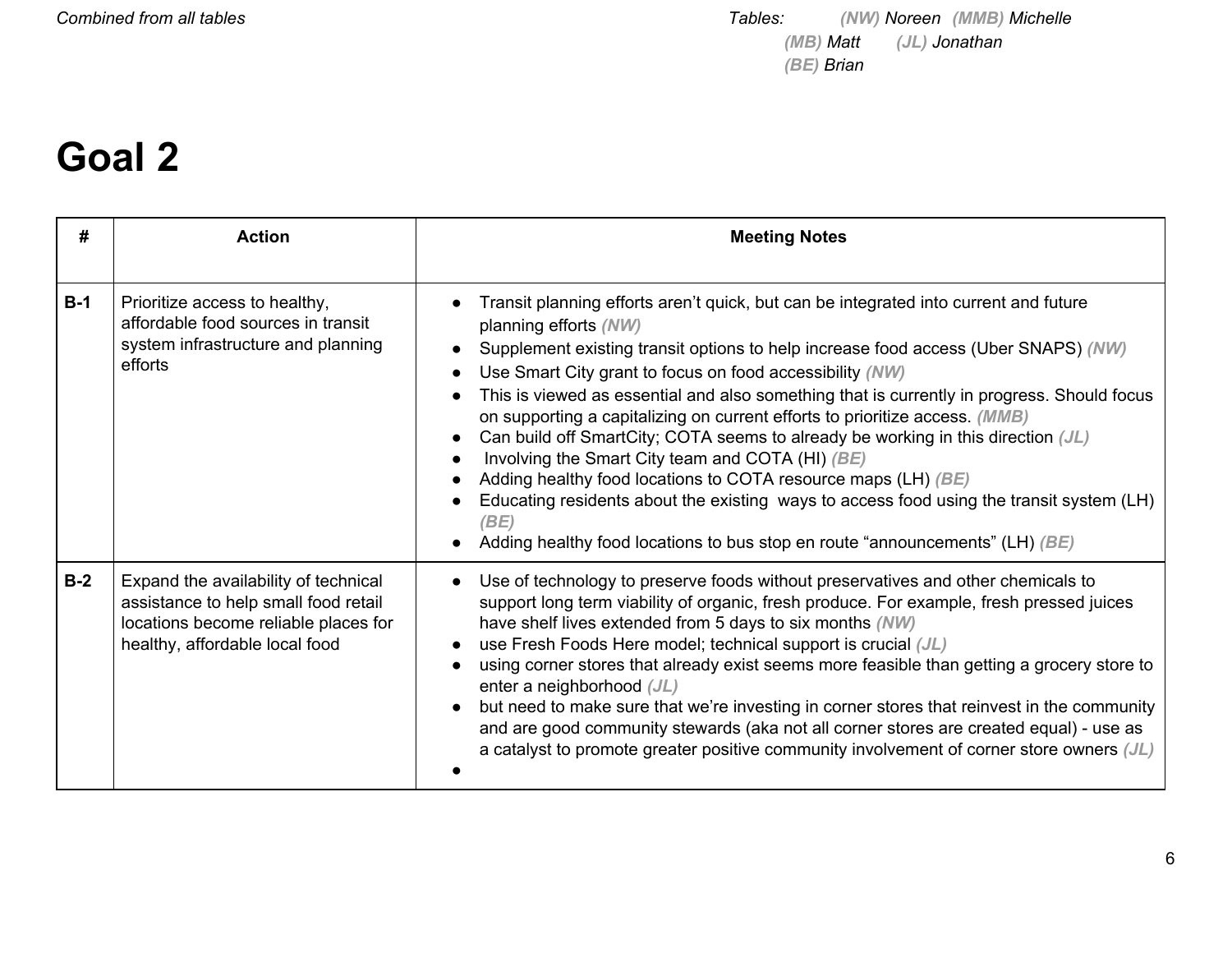| $B-3$ | Establish a formal farmers market<br>management collaborative serving<br>the City of Columbus and Franklin<br>County | Nick says that the Franklinton farmers garden is small and doesn't know how to grow<br>larger; they have focused on home delivery (NW)<br>Helping build critical mass for smaller markets, build marketing efforts (NW)<br>Increase access for neighborhood farmers to nearby farmers markets (NW)<br>Focus on education opportunities for small business, cooking, nutrition, and other skills<br>through farmers markets. This is an opportunity for markets to reach out to community<br>members as well (NW)<br>Farmers Markets are already filling a niche successfully, but efforts could be expanded to<br>other parts of the city to be more inclusive. Consider things like easier parking and it<br>opening sites in communities with food needs (MMB)<br>we have a strong system of vendors and people who will benefit. Need to be careful not<br>to dilute the number of producers. Need an objective to increase the number of<br>producers to serve direct market to consumers (specific to serving farmers markets).<br>(MB)<br>need some type of statement to increase production, recognize the need for capacity<br>building (MB)<br>bring everyone together, since people know who the players are (MB)<br>plan could be used very effectively outside of central ohio in surrounding counties and<br>even further who want to engage in alternative enterprises. Consider how people outside<br>of Franklin County alone can be involved with this plan (MB)<br>Connections to B4 and B7 (MB)<br>Thoughts on starting steps: steps are currently soft, is this robust enough to bring to a<br>funder to provide justification for technical assistance (MB)<br>identify purpose of technical assistance (MB)<br>for objective #1, add "and farmers served" following per 100,000 residents (MB)<br>A comprehensive network is already being but together (LH) (BE) |
|-------|----------------------------------------------------------------------------------------------------------------------|-----------------------------------------------------------------------------------------------------------------------------------------------------------------------------------------------------------------------------------------------------------------------------------------------------------------------------------------------------------------------------------------------------------------------------------------------------------------------------------------------------------------------------------------------------------------------------------------------------------------------------------------------------------------------------------------------------------------------------------------------------------------------------------------------------------------------------------------------------------------------------------------------------------------------------------------------------------------------------------------------------------------------------------------------------------------------------------------------------------------------------------------------------------------------------------------------------------------------------------------------------------------------------------------------------------------------------------------------------------------------------------------------------------------------------------------------------------------------------------------------------------------------------------------------------------------------------------------------------------------------------------------------------------------------------------------------------------------------------------------------------------------------------------------------------------------------------------------------------------------------------------------|
| $B-4$ | Expand consumer access to federal,<br>state and local healthy food<br>purchasing incentives                          | Ties into the grocery store expansion because people need the resources to purchase<br>items at a grocery store (NW)<br>some coordination between agencies should be considered (MB)<br>add "awareness of" (MB)<br>Along with B12 and B11, pairing these gives access to the foods that the community is                                                                                                                                                                                                                                                                                                                                                                                                                                                                                                                                                                                                                                                                                                                                                                                                                                                                                                                                                                                                                                                                                                                                                                                                                                                                                                                                                                                                                                                                                                                                                                                |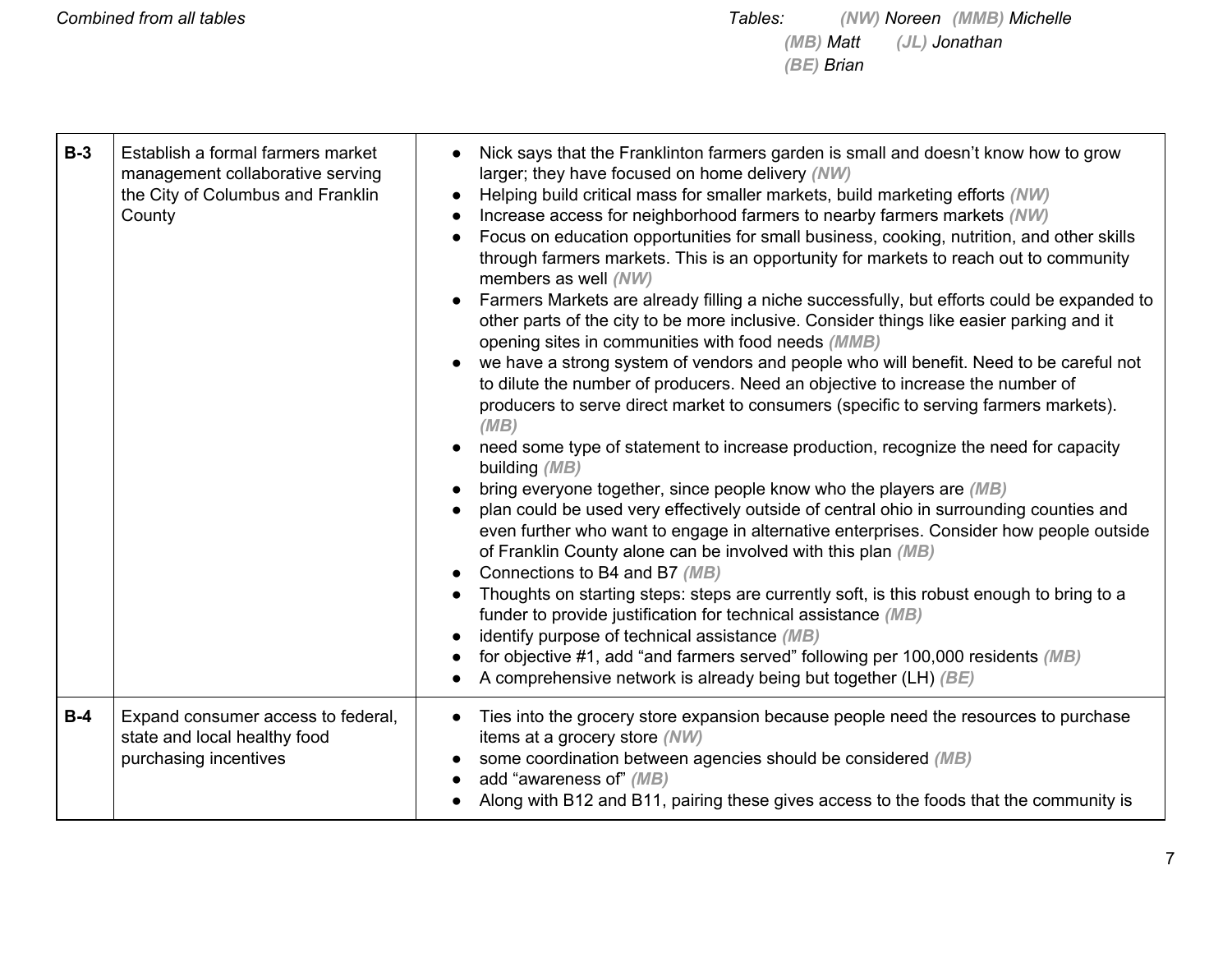|       |                                                                                                                                                | learning about (HI) (BE)<br>Incentives, i.e. Produce Rx and VeggieSNAPs, should be included in retail locations, not<br>just farmers markets and local food stands (LH) (BE)                                                                                                                                                                                                                                                                                                                                                                                                                                                         |
|-------|------------------------------------------------------------------------------------------------------------------------------------------------|--------------------------------------------------------------------------------------------------------------------------------------------------------------------------------------------------------------------------------------------------------------------------------------------------------------------------------------------------------------------------------------------------------------------------------------------------------------------------------------------------------------------------------------------------------------------------------------------------------------------------------------|
| $B-5$ | Grow capacity and enhance<br>sustainability of civic agriculture to<br>allow more residents to grow food for<br>themselves and their neighbors | Nick thinks this is a long term project, but would be the biggest step towards food<br>sovereignty (NW)<br>Concentrate these efforts on a community level ie develop civic agriculture and farmers<br>markets in tandem (NW)<br>can build off trend towards urban ag (JL)<br>high impact for community gardeners (back to model of "victory gardens") (JL)<br>The city is already working on this process, as well as a plan for urban agriculture and<br>business. Already many well established gardens around the city with limited resources,<br>adding those resources could increase capacity, jobs and food access. (LH) (BE) |
| $B-6$ | Support grocery store and healthy<br>food retail location and expansion in<br>neighborhoods with low access                                    | Michael knows that almost every community wants a full service grocery store (NW)<br>$\bullet$<br>While it's a process, each open store has an immediate impact (NW)<br>Incentivize the purchase of local produce from full size grocery stores and include access<br>programs like veggie snaps for purchase of those local goods within the store (NW)<br>this is food to people (MB)<br>$\bullet$<br>Communities already starting independent efforts to bring in healthy retail (LH) (BE)<br>Creative ways to bring healthy food into low access communities are already being<br>discovered. (LH) (BE)                          |
| $B-7$ | Identify and implement mobile retail<br>strategies that bring healthy,<br>affordable local food to residents                                   | Mobile retailers may present opportunities for filling gaps between farmers' market<br>services and full service grocery stores. (MMB)                                                                                                                                                                                                                                                                                                                                                                                                                                                                                               |
| $B-8$ | Public and institutional buyers adopt<br>and implement food purchasing<br>policies to support increased<br>purchases of healthy, local food    | To get local food infrastructure going, local growers need to be scaled up to survive (use<br>$\bullet$<br>a local institution to support local growers to increase production) esp. In economically<br>disadvantaged areas $(JL)$                                                                                                                                                                                                                                                                                                                                                                                                   |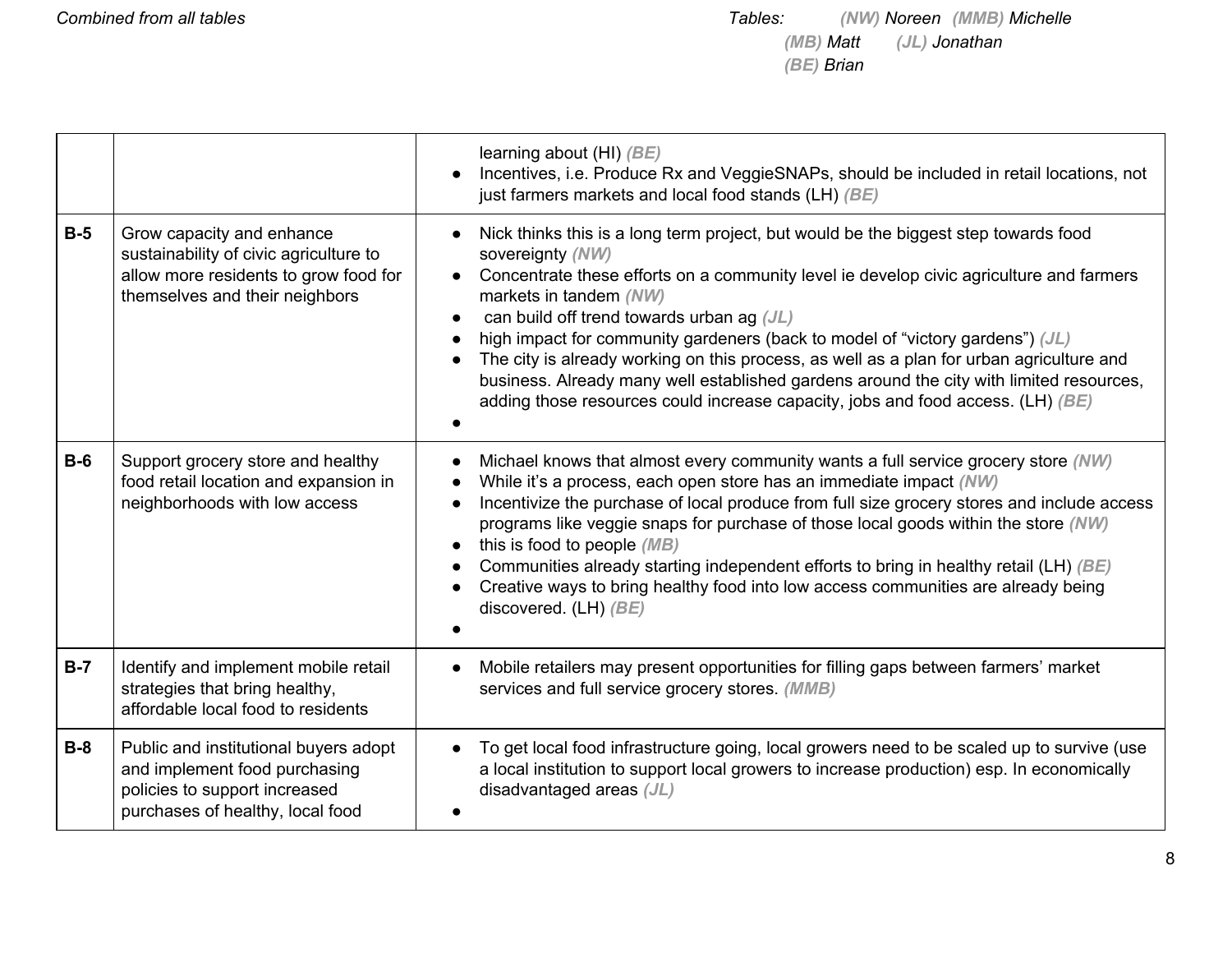| $B-9$  | Support the development of a<br>comprehensive network of<br>educational resources and<br>infrastructure that connect residents<br>with healthy, affordable local food                                              | How do existing resources and curriculums come together? (LH) $(BE)$                                                                                                                                                                                                                                                                                                                                                                                                                                                                                                                                       |
|--------|--------------------------------------------------------------------------------------------------------------------------------------------------------------------------------------------------------------------|------------------------------------------------------------------------------------------------------------------------------------------------------------------------------------------------------------------------------------------------------------------------------------------------------------------------------------------------------------------------------------------------------------------------------------------------------------------------------------------------------------------------------------------------------------------------------------------------------------|
| $B-10$ | Engage immigrant, New American,<br>and other underrepresented<br>communities in developing and<br>implementing culturally appropriate<br>food assistance, education, nutrition,<br>gardening, and cooking programs | Food culture is a strong community identifier and can help build multiculturalism (NW)<br>Samantha advocated for multicultural education through the education system (NW)                                                                                                                                                                                                                                                                                                                                                                                                                                 |
| $B-11$ | Incorporate onsite nutrition education<br>and counseling, shopping strategies,<br>and healthy food purchasing<br>incentives at food retail                                                                         | It's already happening, so expansion is easier than starting something fresh (NW)                                                                                                                                                                                                                                                                                                                                                                                                                                                                                                                          |
| $B-12$ | Integrate nutrition and food system<br>education into Pre-K-12 curricula                                                                                                                                           | Looking at expansion, rather than starting something new (NW)<br>Nick knows charter schools want this curriculum (NW)<br>Broaden and emphasize existing efforts (NW)<br>school has to want to implement since it is expensive (MB)<br>Affects the entire spectrum, children share the information they learn with parents and<br>impact planning and habits of parents. (HI) $(BE)$<br>Interacting food system and ecosystem education (HI) (BE)<br>Teaching children about cooking and gardening (HI) (BE)<br>Involving and educating teachers and educators without spreading them too thin (LH)<br>(BE) |

#### **General Feedback**

- Rev. Alex-Eric Abrokwa-Clottey from INPREM Holistic Community Resource Center *(MMB)*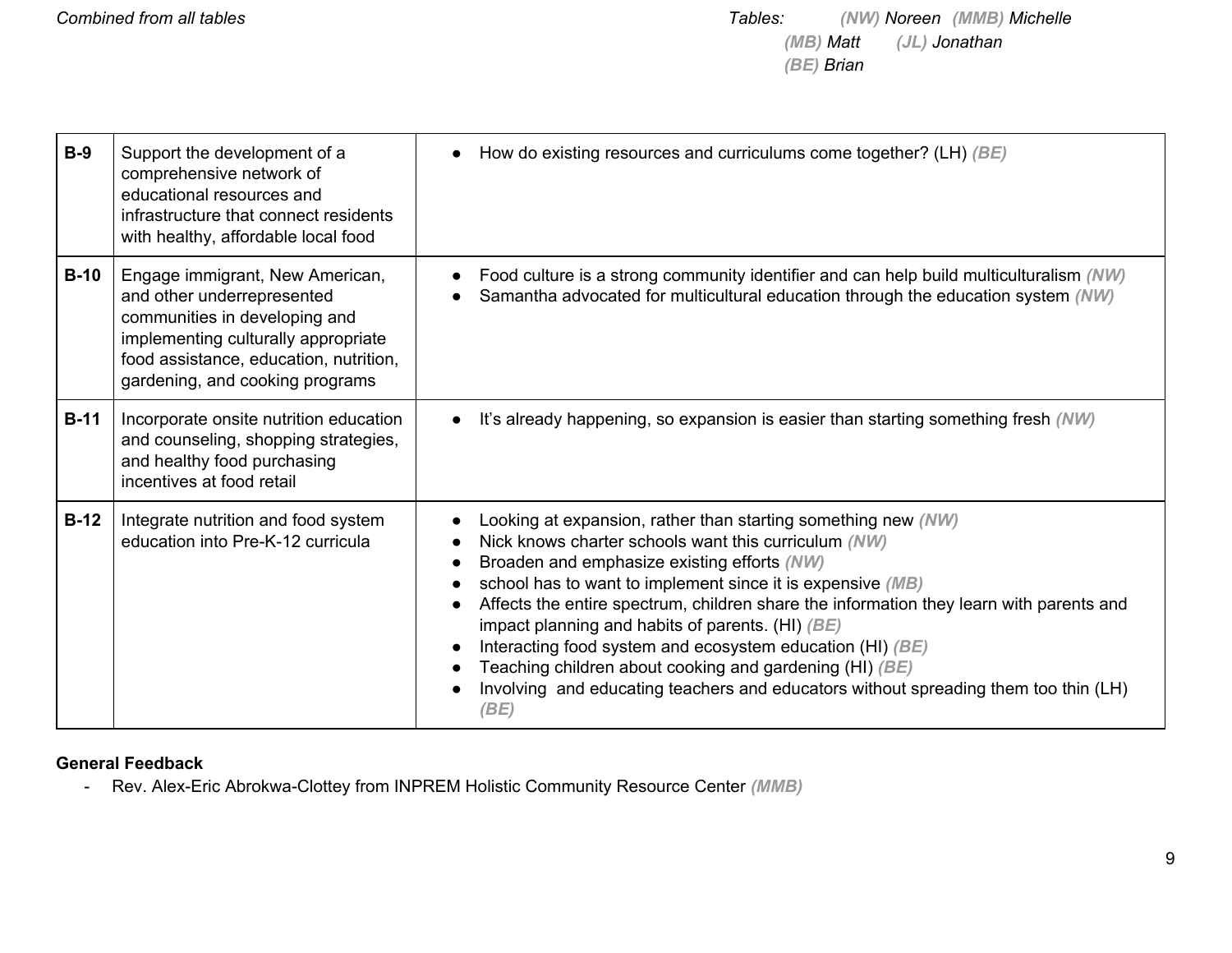*Combined from all tables Tables: (NW) Noreen (MMB) Michelle (MB) Matt (JL) Jonathan (BE) Brian*

- Being transparent about economic impact and increase for farmers, as well as the support for people suffering food insecurity. Work to target both groups in different ways. *(BE)*
- Challenges food appearance standards and myths, "ugly fruit" campaign *(BE)*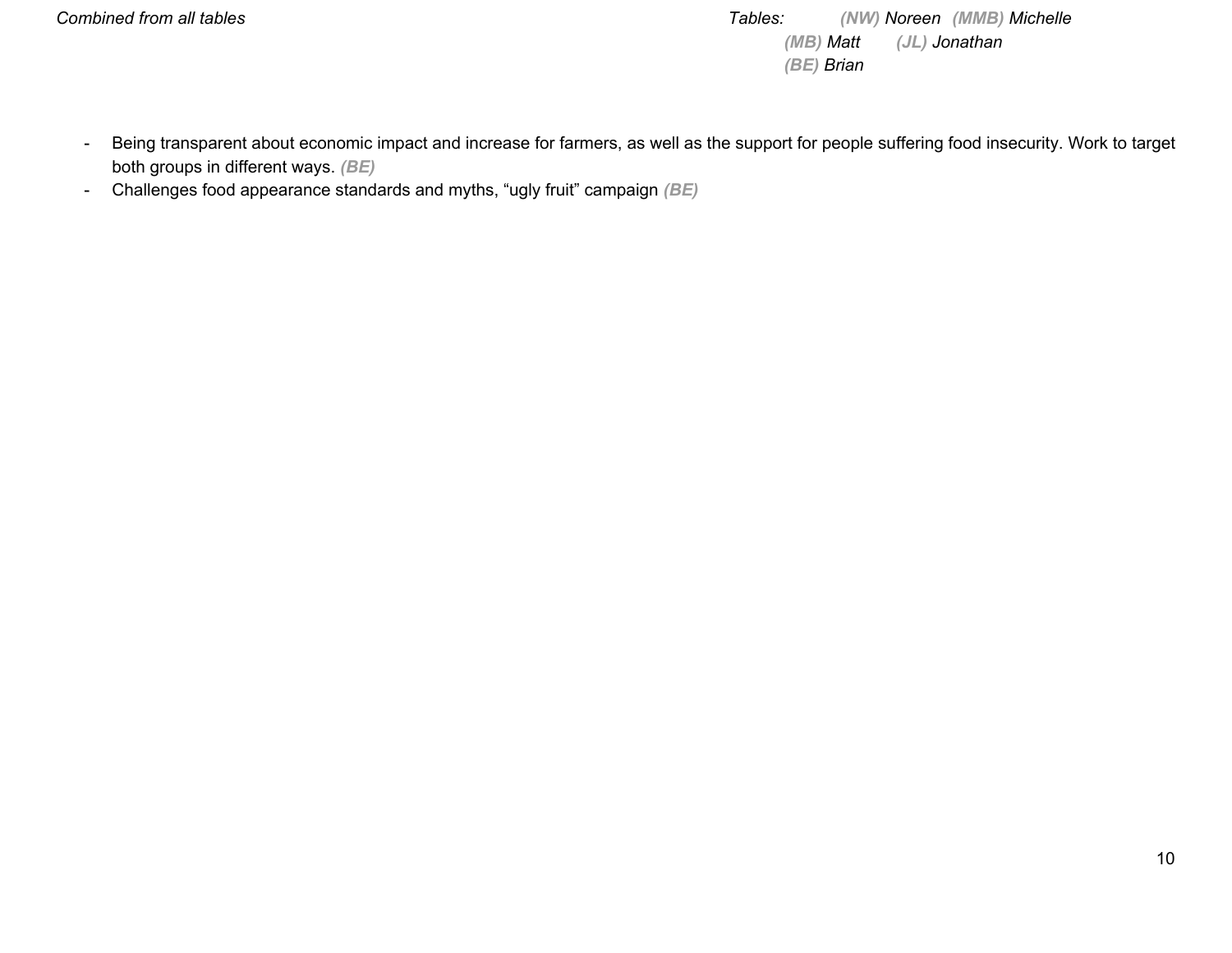### **Goal 3**

| #     | <b>Action</b>                                              | <b>Meeting Notes</b>                                                                                                                                                                                                                                                                                                                                                                                                                                                                                                                                                                                                                                                                                                                                                                                                                                                                                                                                                                                                                                                                                                                                                                                                                                                   |
|-------|------------------------------------------------------------|------------------------------------------------------------------------------------------------------------------------------------------------------------------------------------------------------------------------------------------------------------------------------------------------------------------------------------------------------------------------------------------------------------------------------------------------------------------------------------------------------------------------------------------------------------------------------------------------------------------------------------------------------------------------------------------------------------------------------------------------------------------------------------------------------------------------------------------------------------------------------------------------------------------------------------------------------------------------------------------------------------------------------------------------------------------------------------------------------------------------------------------------------------------------------------------------------------------------------------------------------------------------|
| $C-1$ | Create a food processing and<br>distribution collaborative | Even with better transit, there needs to be a concrete plan for improved distribution (NW)<br>$\bullet$<br>What would this processing and distribution center actually do? Local distributors aren't<br>interested in purchasing local food at a price good for farmers (NW)<br>Is this an incubator kitchen or a processing center like Acenet? Can we clarify this before<br>$\bullet$<br>moving into the distribution piece? (NW)<br>Michael says that farmers want processing to happen on the farm or in a nearby rural<br>location, then transported to an urban market (NW)<br>Need to incentivize changing from cash crops to crops that benefit local food system. This<br>$\bullet$<br>might be done by connecting farmers to processors. (MMB)<br>Facilitates the implementation of following actions (HI) (BE)<br>$\bullet$<br>Can allow localized interests to be involved and concerted (HI) (BE)<br>Could have the greatest economic impact because it brings growers together and assists<br>with distribution (LH) $(BE)$<br>Food aggregation and Food Hubs as a means to support communities (LH) (BE)<br>Helps to take the first step in a big process, turn plans into "bite-sized" objectives (HI) $(BE)$<br>Emphasize the local component $(BE)$ |
| $C-2$ | Establish a "local food supply<br>connector" position      | change the name to "value chain coordinator" (NW)<br>Need to incentivize changing from cash crops to crops that benefit local food system. This<br>might be done by connecting farmers to processors. (MMB)<br>Must think of the producer's perspective. Where non-cash crops be produced and who will<br>take on the producer jobs (farmers are aging). Connect farmers to food hub for local<br>processing to assist with physical demands of processing particular crops (MMB)<br>can be difficult to find local producers, so relationship building with producers and                                                                                                                                                                                                                                                                                                                                                                                                                                                                                                                                                                                                                                                                                             |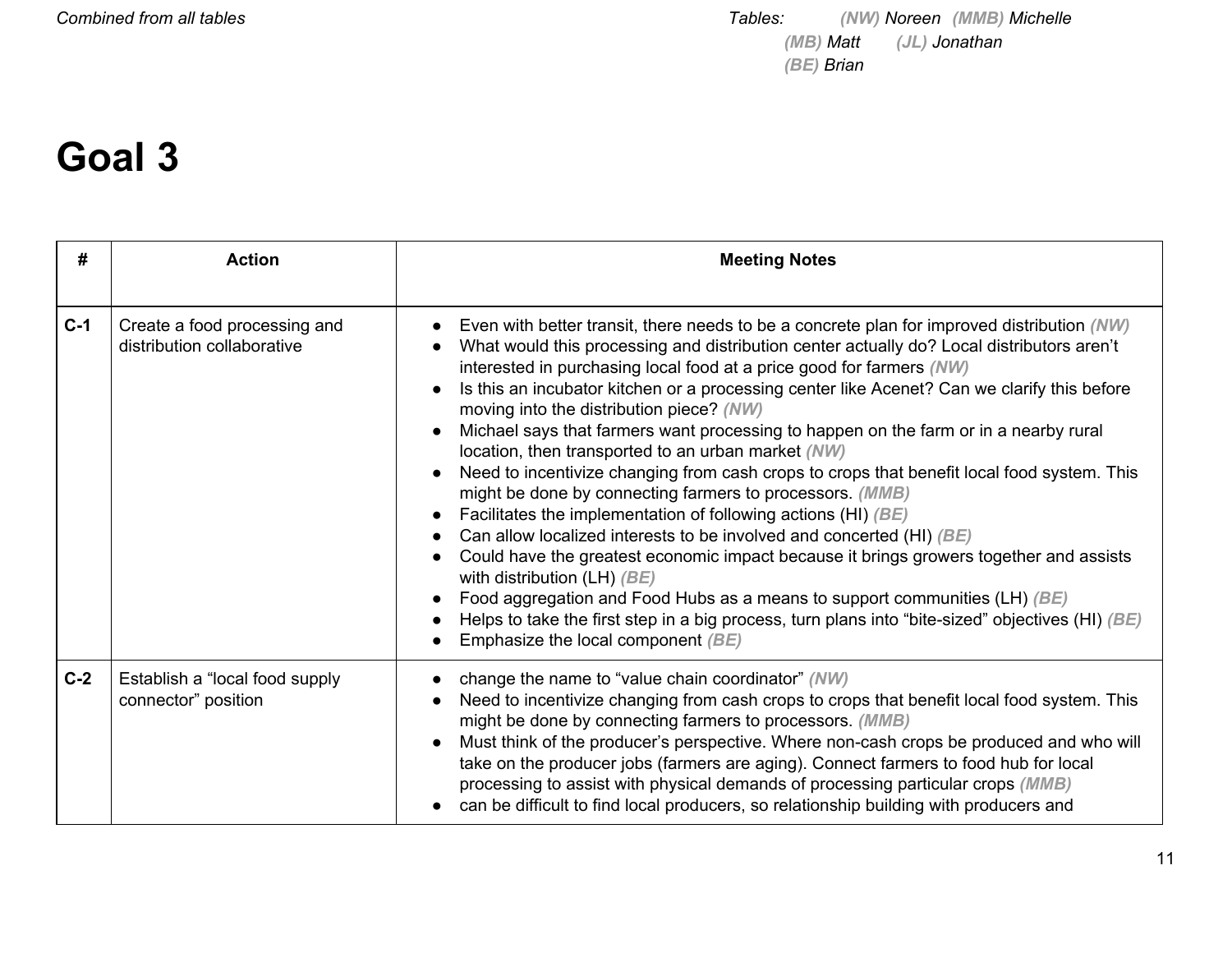|       |                                                                                                                                     | connecting them with distributors will be a primary function (more of a facilitator than a<br>middleman) (MB)<br>#3 will defining this area as central Ohio and contiguous counties become a limitation?<br>(MB)<br>consider how the position is funded, address so that person's position does not result in<br>hands being tied (MB)<br>can be more than just "contiguous counties", open this up to Ohio; "central Ohio and<br>beyond" (MB)                                                                                                                                                                                                                                                                                                                                                                                                                                                                                                                                              |
|-------|-------------------------------------------------------------------------------------------------------------------------------------|---------------------------------------------------------------------------------------------------------------------------------------------------------------------------------------------------------------------------------------------------------------------------------------------------------------------------------------------------------------------------------------------------------------------------------------------------------------------------------------------------------------------------------------------------------------------------------------------------------------------------------------------------------------------------------------------------------------------------------------------------------------------------------------------------------------------------------------------------------------------------------------------------------------------------------------------------------------------------------------------|
| $C-3$ | Create a consumer-producer-buyer<br>verification process to support<br>increased and authenticated<br>healthy local food purchasing | There needs to be accountability for restaurants and institutions that make claims about<br>having locally sourced food (NW)<br>To make this more impactful, organize consumers around purchasing. Growers are aligning<br>with market demands, but the institutions are not obligated to align with those market<br>demands. Market demands are consumer, not institution driven (NW)<br>Ohio Proud is mostly processed items (NW)<br>Include starting step around consumer education: Now that you know about local food, here<br>is what you can do (NW)<br>Need to distinguish between what is considered healthy, local, and/or both? The way it is<br>now, there is room for misinformation about what is actually considered a healthful food to<br>eat. Local products are healthy for the economy but are not always healthy for individual<br>diets. (MMB)<br>Need a more complex authentication processes. (MMB)<br>Increase consumer knowledge and retailer integrity (LH) (BE) |
| $C-4$ | Advocate for food system workers<br>in local and regional workforce<br>development efforts                                          | Getting people into entry level jobs and moving them into mid level jobs to increase<br>incomes (NW)                                                                                                                                                                                                                                                                                                                                                                                                                                                                                                                                                                                                                                                                                                                                                                                                                                                                                        |
| $C-5$ | Study and describe the impact of<br>wages and policies on food system<br>workers and the affordability of<br>food                   | Very important but sensitive, depends on the capacity of individual retailers (HI) $(BE)$<br>May be easy to do the research and have the information to support implementation (LH)<br>(BE)<br>Could provide a platform for advocating change (HI) (BE)                                                                                                                                                                                                                                                                                                                                                                                                                                                                                                                                                                                                                                                                                                                                     |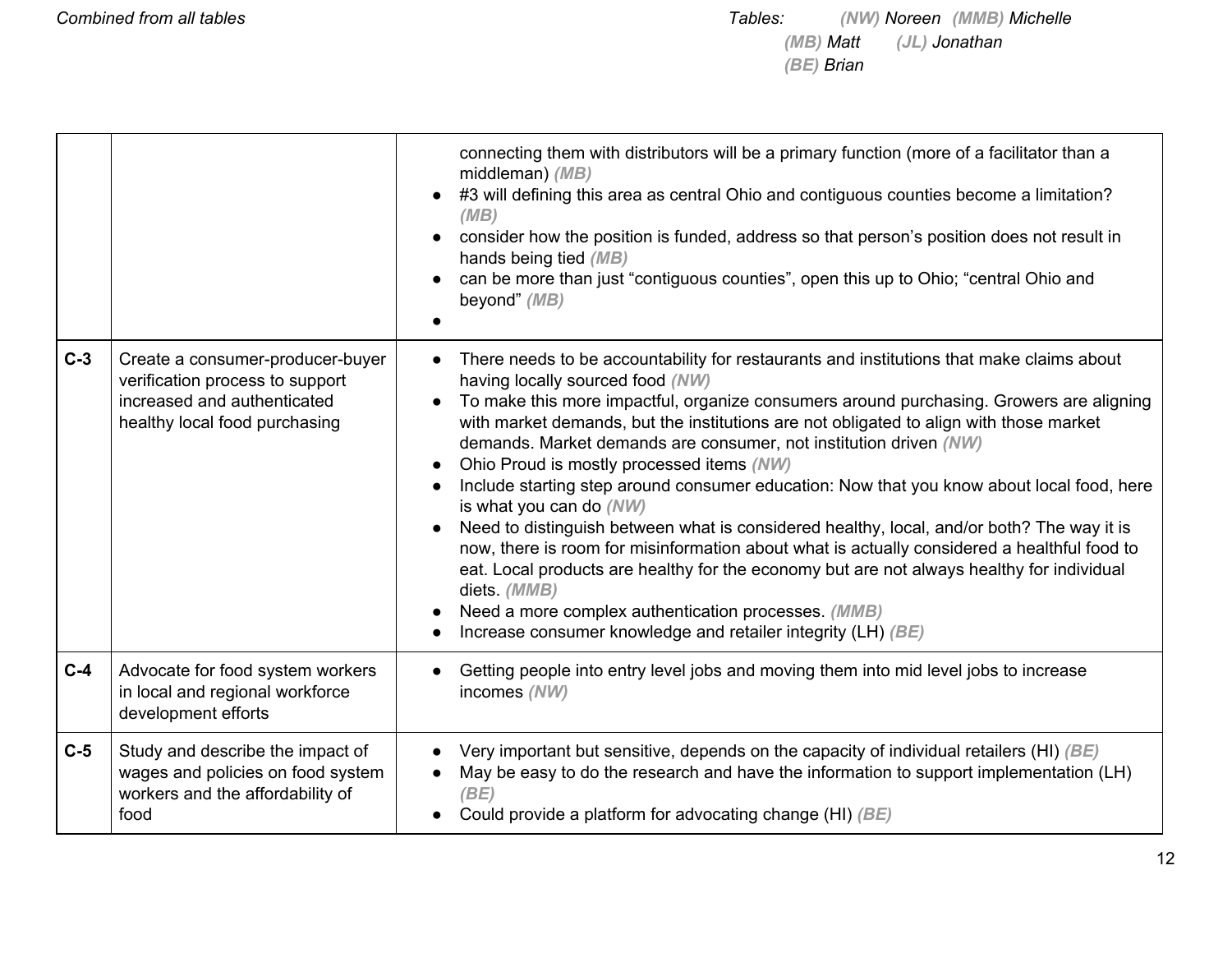| $C-6$ | Revise zoning codes, related<br>permit requirements, and land use<br>plans to support and encourage<br>agricultural and food system uses<br>as a viable option for community<br>revitalization | There is already an urban ag rezoning process (NW)<br>technical assistance could be a brochure, flowcharts (MB)<br>Tool to help achieve C7 (JL)<br>A decisions that require creative thinking and revisions by the city, open to reading<br>provisions with a permissive lens (LH) (BE)<br>Education and advocacy to neighborhood stakeholders on behalf of neighborhood<br>agriculture, consider as equitable and sustainable part of communities. Elevate the use of<br>land as urban agriculture to the level of other things, i.e. housing $(BE)$                                                                                                                                     |
|-------|------------------------------------------------------------------------------------------------------------------------------------------------------------------------------------------------|-------------------------------------------------------------------------------------------------------------------------------------------------------------------------------------------------------------------------------------------------------------------------------------------------------------------------------------------------------------------------------------------------------------------------------------------------------------------------------------------------------------------------------------------------------------------------------------------------------------------------------------------------------------------------------------------|
| $C-7$ | Repurpose vacant commercial,<br>industrial and residential sites for<br>local food system uses                                                                                                 | Industrial sites aren't a good place for growing, but they are a good site for marketplaces<br>and distribution. (NW)<br>This should be more of a city based initiative (NW)<br>Residential sites for growing, industrial sites for distribution/marketplaces there should<br>not be a blanket statement (NW)<br>Low-hanging because we have so many vacant spaces; already something there so why<br>not reuse it $(JL)$                                                                                                                                                                                                                                                                 |
| $C-8$ | Develop central food marketplaces<br>that reflect the culture and diversity<br>of neighborhoods                                                                                                | Creating healthy foods that reflect Columbus' multiculturalism will help people from many<br>backgrounds get on board with the plan (NW)<br>Helps to get funding and anchor neighborhood identity (NW)<br>Could represent communal efforts (NW)<br>Matching demand of the neighborhood with what is available at the store to increase sales<br>(MMB)<br>Needs more education around this topic (MMB)<br>Meeting diversity needs in terms of food supply (e.g. mangos or avocados grown in<br>Columbus) is not always possible. Therefore, what do we mean in terms of diversity and<br>how do we make communities feel like they are being represented in their food retailers?<br>(MMB) |
| $C-9$ | Connect new or growing<br>small-scale neighborhood food                                                                                                                                        | There needs to be a stronger tie to the food businesses that are being created on the<br>supply side (NW)<br>there is city small business support that is not being offered to farmers. (MB)                                                                                                                                                                                                                                                                                                                                                                                                                                                                                              |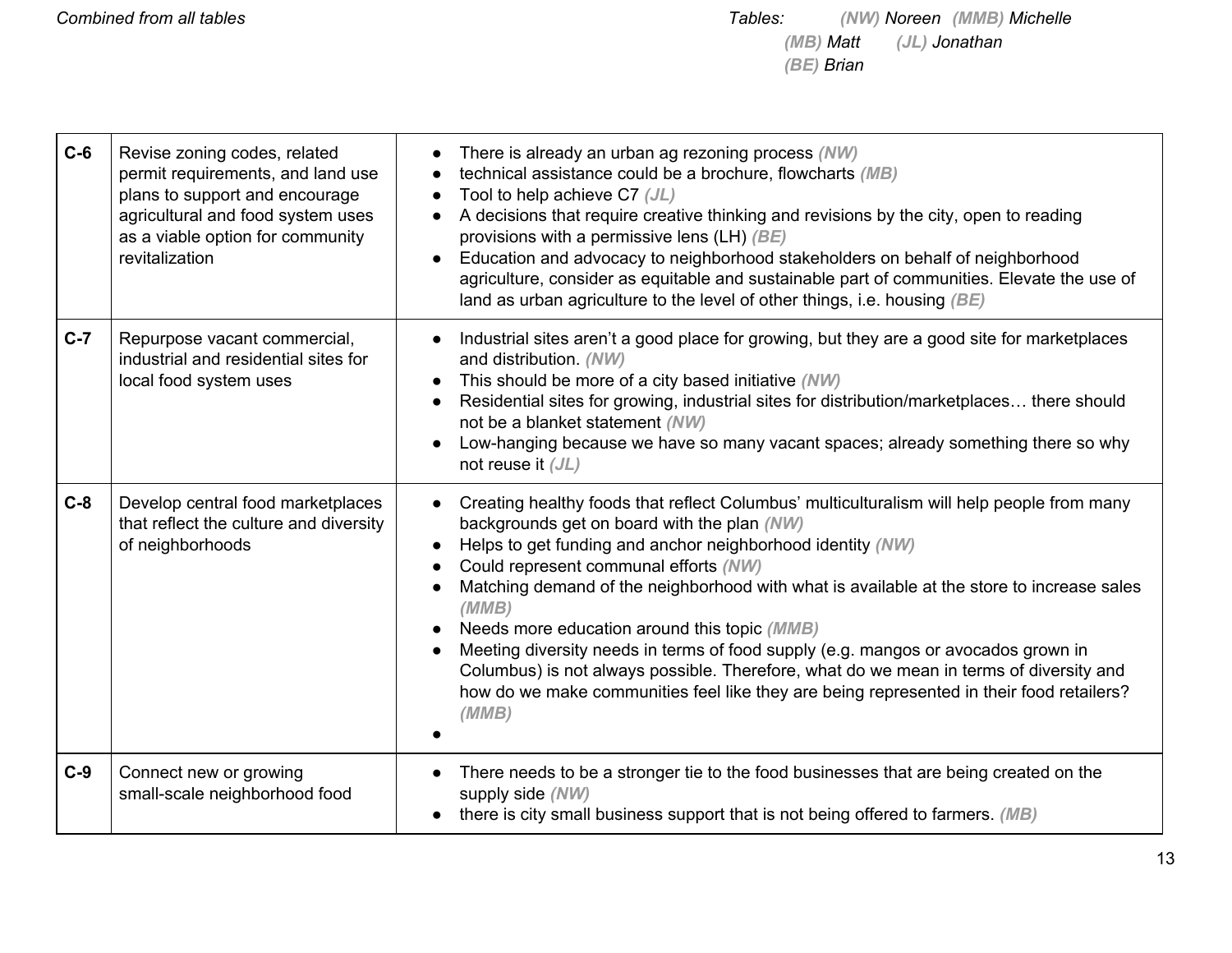#### **General Feedback**

- Experienced trouble assigning dots. Some feedback said these objectives were more challenging to assign "low-hanging fruit" or "high impact" labels to. In general, the objectives seem more complex with less benefits. This may be due to individual perspective though. (Maybe consider ways of reframing these objectives to seem even more valuable to persons not familiar with how food systems contribute to economic impact) *(MMB)*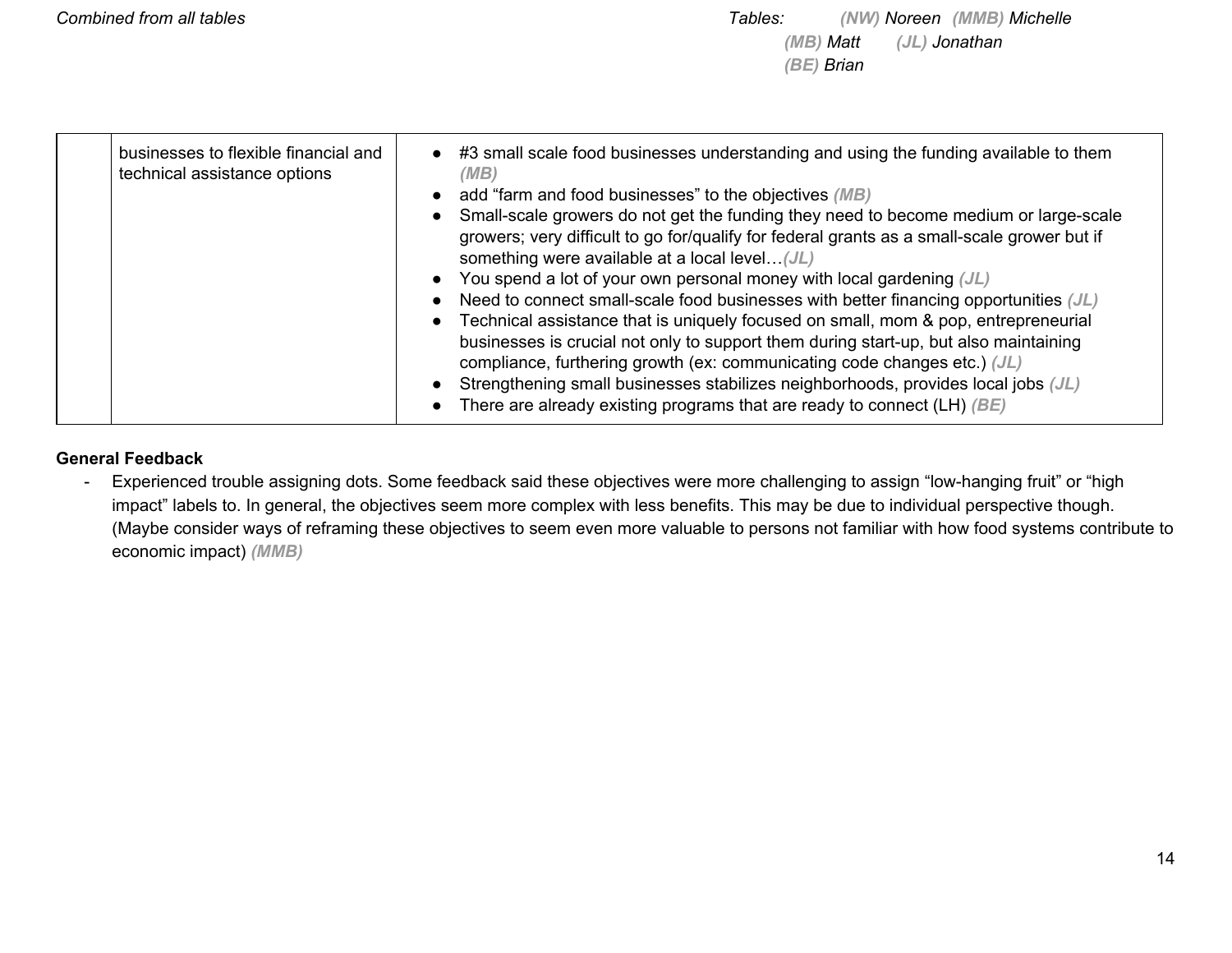## **Goal 4**

| #     | <b>Action</b>                                                                                                                                                                             | <b>Meeting Notes</b>                                                                                                                                                                                                                                                                                                                                                                                                                                                                                                                                                                                                                                                                                                                                                                       |
|-------|-------------------------------------------------------------------------------------------------------------------------------------------------------------------------------------------|--------------------------------------------------------------------------------------------------------------------------------------------------------------------------------------------------------------------------------------------------------------------------------------------------------------------------------------------------------------------------------------------------------------------------------------------------------------------------------------------------------------------------------------------------------------------------------------------------------------------------------------------------------------------------------------------------------------------------------------------------------------------------------------------|
| $D-1$ | Expand food waste prevention<br>education campaigns for<br>consumers and food businesses                                                                                                  | It's not lack of resources, it's a lack of awareness (NW)<br>$\bullet$<br>Would be easy to integrate this into schools, farmers markets etc without significantly more<br>resources (NW)<br>Expand education about waste reduction in schools (NW)<br>Program to help people purchase composting bins because open air composting may be<br>limited. Maybe have a class you complete for discounts on bins (NW)<br>can this incorporate food labeling (e.g. sell-by dates, types of waste products, etc.)? (MMB)<br>Connect with D5, focus on producing less waste before we can figure out how to dispose of<br>food waste. (HI) $(BE)$<br>Education on food waste impact and practices (HI) (BE)<br>Food waste education and practices in schools and other large institutions (HI) (BE) |
| $D-2$ | Leverage food waste reduction<br>resources and strategies to<br>increase the number of residents<br>who access training, education,<br>and equipment for effective<br>backyard composting | working off of existing programs (MMB)<br>use a top down approach to this. Start with the largest waste generators and prevent food<br>waste from becoming an issue to begin with. (MMB)<br>education may also include meal planning as method for waste reduction at the individual<br>level (MMB)                                                                                                                                                                                                                                                                                                                                                                                                                                                                                        |
| $D-3$ | Recommend changes to policies,<br>zoning and health codes that<br>support and encourage food waste<br>recovery and diversion                                                              | Remove objective #3 (MB)<br>$\bullet$<br>Joe: was not aware of the donation avenues available (MB)<br>until recently, ability did not exist to donate with protections available (MB)<br>Changing food donation standards for restaurants, caterers and other businesses (LH) (BE)<br>$\bullet$                                                                                                                                                                                                                                                                                                                                                                                                                                                                                            |
| $D-4$ | Provide technical assistance and<br>economic incentives for new and<br>existing food businesses to                                                                                        | Build awareness in businesses about how to divert compostables from the waste stream<br>(NW)<br>under starting step 2, remove "be" (MB)                                                                                                                                                                                                                                                                                                                                                                                                                                                                                                                                                                                                                                                    |